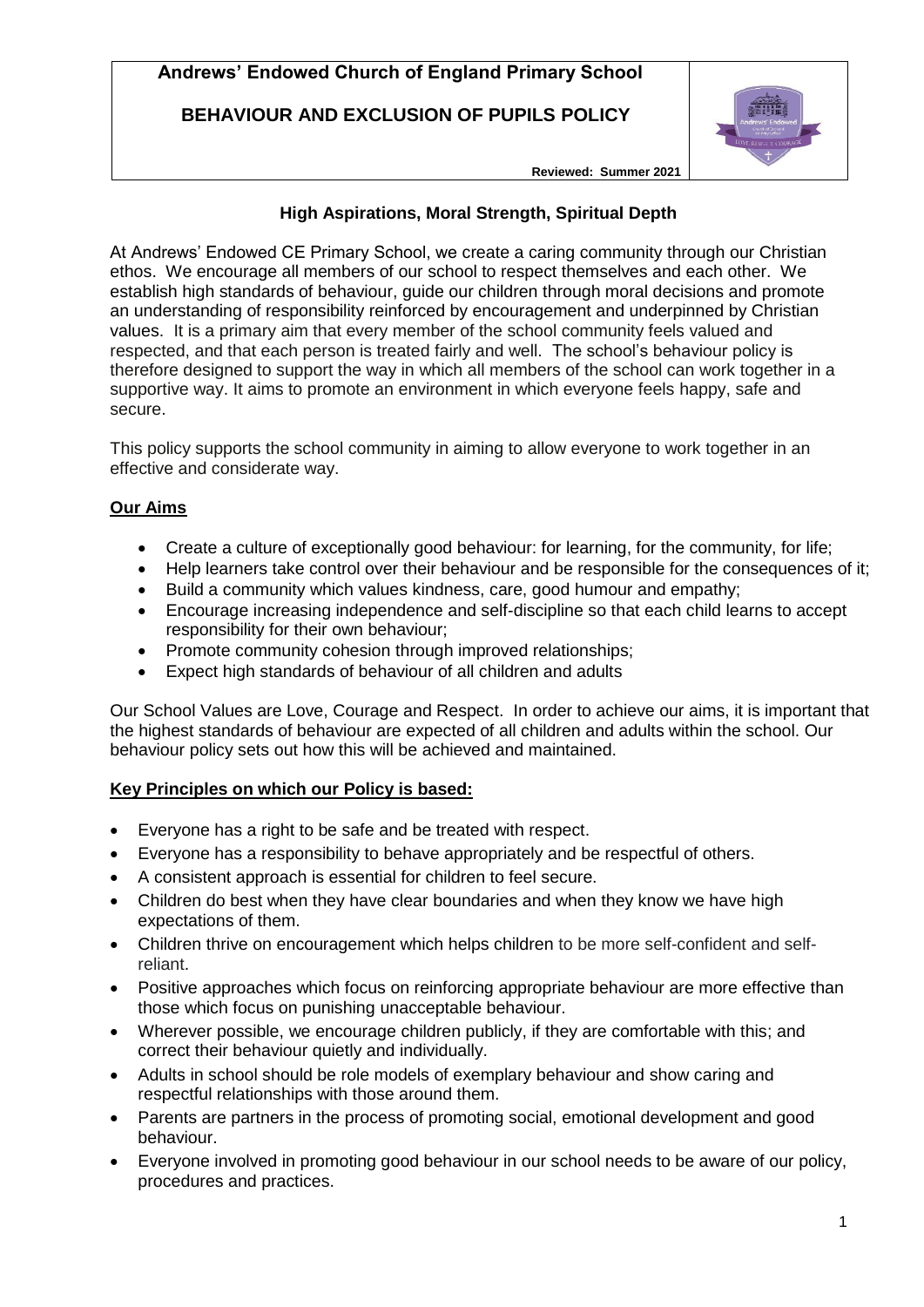**BEHAVIOUR AND EXCLUSION OF PUPILS POLICY**



**Reviewed: Summer 2021**

### **Putting our Policy into Practice**

The school expects every member of the school community to behave in a considerate and respectful way towards others.

Teaching Staff will:

- Be a visible presence around the school to encourage appropriate conduct;
- Refer to our school behaviour rules of Love, Try, Kind, Safe, Respect;
- Model positive behaviours and build relationships;
- Plan lessons that engage, challenge and meet the needs of all learners;
- Use a visible recognition mechanism throughout the school day;
- Be calm:
- Never ignore or walk past learners who are making poor behaviour choices;

No adult is expected to deal with behaviour in isolation. Rather they are to stand alongside colleagues to support, guide, and model and show a unified consistency to learners.

Senior Leaders will:

- Take time to welcome learners at the start of the day;
- Be a visible presence around the school:
- Celebrate staff, leaders and learners whose effort goes above and beyond expectations;
- Regularly share good practice;
- Support staff in managing leaners with more complex or entrenched negative behaviours;
- Use behaviour data to target and assess school wide behaviour policy and practice;

Children will:

- Have a clear understanding what is acceptable and what is not acceptable in behaviour;
- Know, understand and follow the School's rules of Love, Try, Kind, Safe, Respect;
- Work hard to model positive behaviours and build relationships, with support if needed;
- Discuss and reflect on their choices of behaviour with Teaching Staff;
- Engage in their learning;
- Be responsible for their behaviour;

Behaviour which stops the teacher teaching, children learning and causes anyone in the school community to feel unsafe or undermined, needs to be addressed and corrected.

### **Recognition and Rewards for Effort**

As well as the normal vocabulary of encouragement that teachers and support staff should use daily, we have the following more formal rewards across the school:

i. Stickers for good manners, kindness and high standards of behaviour. These may be given out by any adults in the school.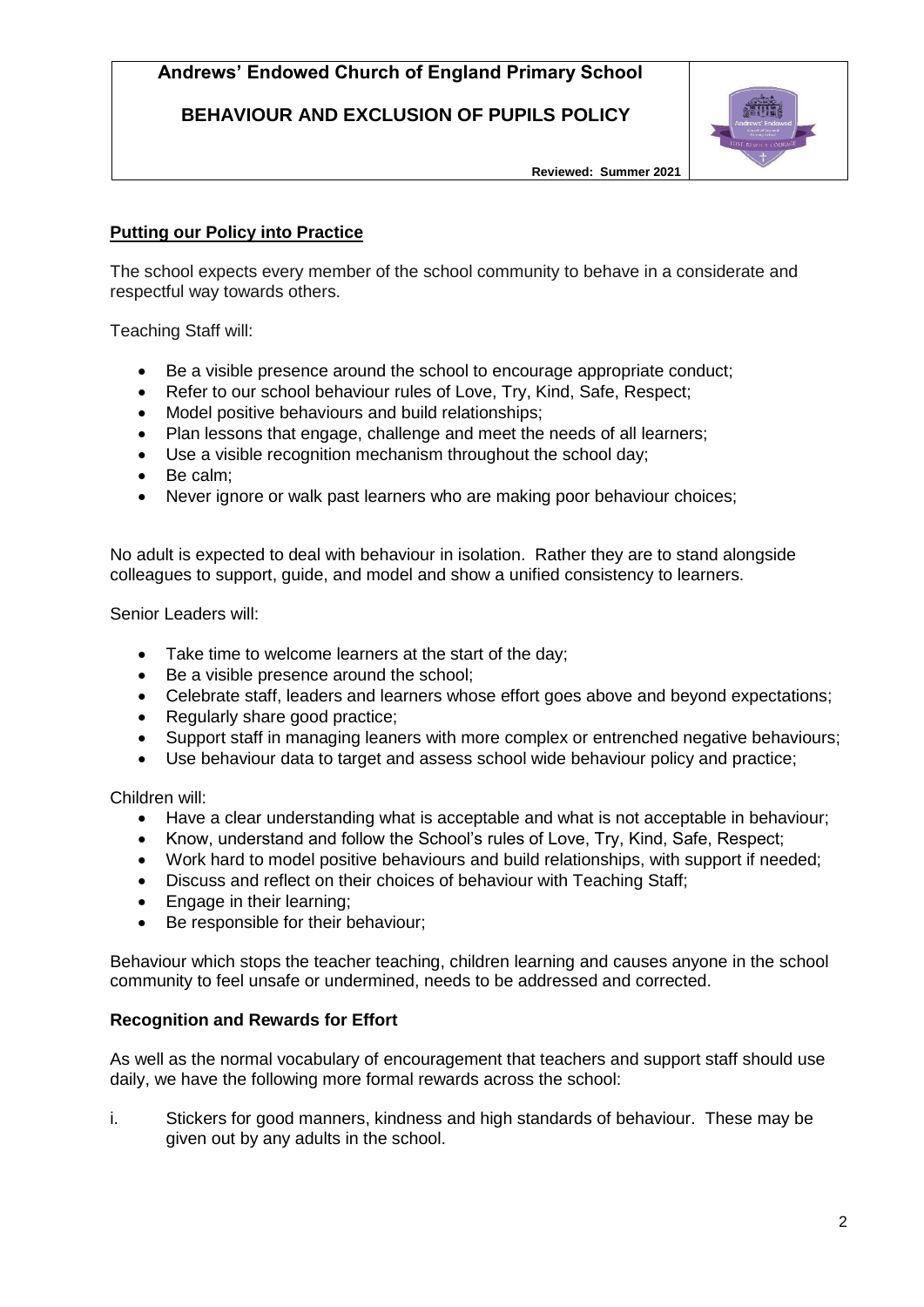**BEHAVIOUR AND EXCLUSION OF PUPILS POLICY**



**Reviewed: Summer 2021**

- ii. Class rewards for good behaviour Star of the Day awards; additional playtime or other rewards; working towards a special treat.
- iii. Visits to the Headteacher, and other members of staff to share good news about behaviour.
- iv. House points these are recorded on a class chart. House points are used for children in Y1 to Y6. (More instant rewards in the form of stickers are more appropriate for children in Acorns.) House points are awarded for high standards of behaviour, good manners and for hard work, effort and improvement. House points can be awarded by any adults in the school.
- v. Receiving House Point certificates in assembly. Children are awarded certificates in the following values: 25 house points – Bronze; 50 house points – Silver; 75 house points – Gold. Once 75 House points are reached in an academic year, children work towards Merit badges – 100 points – Bronze; 125 – Silver; 150 – Gold. Any child achieving more than 150 House points in a year is given a Cross badge to wear permanently on their uniform.
- vi. Headteacher's Certificates in Celebration Assembly We hold a weekly assembly for Y1 to Y6 where teachers put forward two children to receive a Headteacher's Award certificate. These are often for good behaviour, particularly for those children who consistently demonstrate kindness and consideration towards others. Children in Acorns attend this assembly in the summer term.
- vii. Announcements to the school community in Collective Worship when classes are praised by visitors or by members of the public when on a visit, it is shared and celebrated in front of the whole school community. Children are encouraged to be good ambassadors for Andrews' Endowed School and to reflect on how their behaviour would be perceived by others in wider communities.
- viii. We try to share with parents our pleasure when children consistently behave well through informal discussion, phone calls and notes home.

## **Promoting the Behaviour Policy in Practice**

The School Council are involved in negotiating these and reviewing them periodically. The outcomes of these discussions become the class rules and the school rules. Our most recent discussions drew up the following list of our school rules:

- **Love** others, put others before yourself
- Be positive and **try** your best
- Use **kind** hands, kind feet and kind words
- Make **safe** choices
- **Respect** school property

We remember a key word from each rule to help us – Love, Try, Kind, Safe, Respect

The children must understand that their behaviour has consequences. If inappropriate behaviour is shown by a child, then there will be a consequence for their behaviour. It is important for all to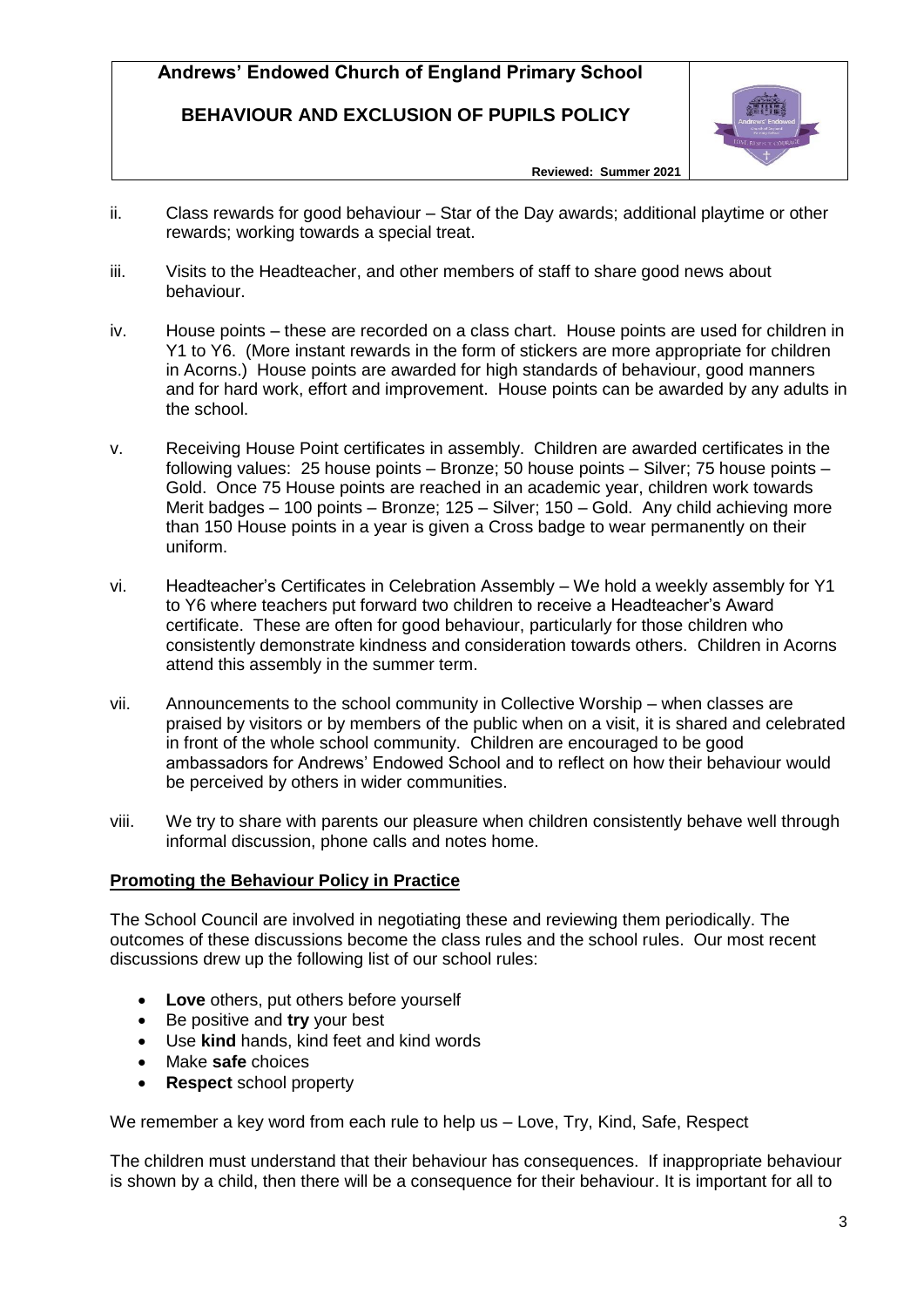**BEHAVIOUR AND EXCLUSION OF PUPILS POLICY**



**Reviewed: Summer 2021**

realise that they are responsible for their own actions. Making the wrong choices will lead to unpleasant consequences for the child, whether that be missing playtime or an experience they were looking forward to, or simply learning to recognise the feeling inside that comes from having disappointed someone, and then wanting to work to re-earn that person's trust or pride in them.

A culture of positive encouragement exists in the school. This should be promoted and developed at all times, so that we build children's self esteem and help them to take pride in themselves. As well as adults praising and encouraging good behaviour, we encourage children to tell us good news about each other's behaviour, and to model good behaviour to each other.

Our Christian ethos enables us to talk with the children about care and respect for each other, within Christian principles. It gives us a basis for exploring with the children the fact that making mistakes is part of our human frailty and that honesty and openness when we make a mistake is the best way forward, so that together we can reach a point of forgiveness and be helped to try harder in the future. We encourage our children to show Love and Respect for each other and for the school, and to have the Courage to own up and face the consequences when they have not made good choices. We help children to understand that forgiveness does not mean they can behave badly and then just say sorry instead it is about learning to truly appreciate the needs and feelings of others and doing everything in their power to behave well so that everyone is safe and happy.

## **What Constitutes Inappropriate Behaviour?**

We believe that it is essential to distinguish between a bad child and bad behaviour. Under no circumstances should a child ever be told that (s)he is naughty/bad/defiant. A distinction must be drawn between the child and the behaviour. While is it perfectly acceptable to say, "You are behaving badly" or "that was the wrong choice you made," no child must be told "You are bad." Bad behaviour can be rectified, but labelling the actual child as 'bad' implies that there is no hope and no redeeming aspect of that person. Similarly, when a child has done something well, we endeavour to build them up by praising their behaviour, identifying the skill they have used so they recognise it and can use it again. "Well done! I like the way you showed such self-control."

When children overstep boundaries or make poor choices, it is important for the school to correct them, so that the child knows they have done something wrong and so that they can learn from their mistake. Through focused discussions about the child's behaviour, the negative behaviour should be rectified.

. When children are showing repeated inappropriate behaviour, the reason will be investigated. Generally reasons fall into the following categories, which require different approaches. These are external influences:

- Short term factors illness/tiredness/over-excitement/attention seeking etc.
- $\bullet$  Inappropriate work being set too hard, too easy. The best way to achieve good behaviour is to provide children with stimulating, high quality learning activities and an environment in which they want to please and do well.
- Problems at home it is vital to forge strong, mutually supportive relationships with home, and we encourage parents and carers to let us know if there are changes going on at home as these may affect their child's behaviour.
- Making the wrong choices through lack of understanding.
- Deliberately/defiantly making the wrong choices.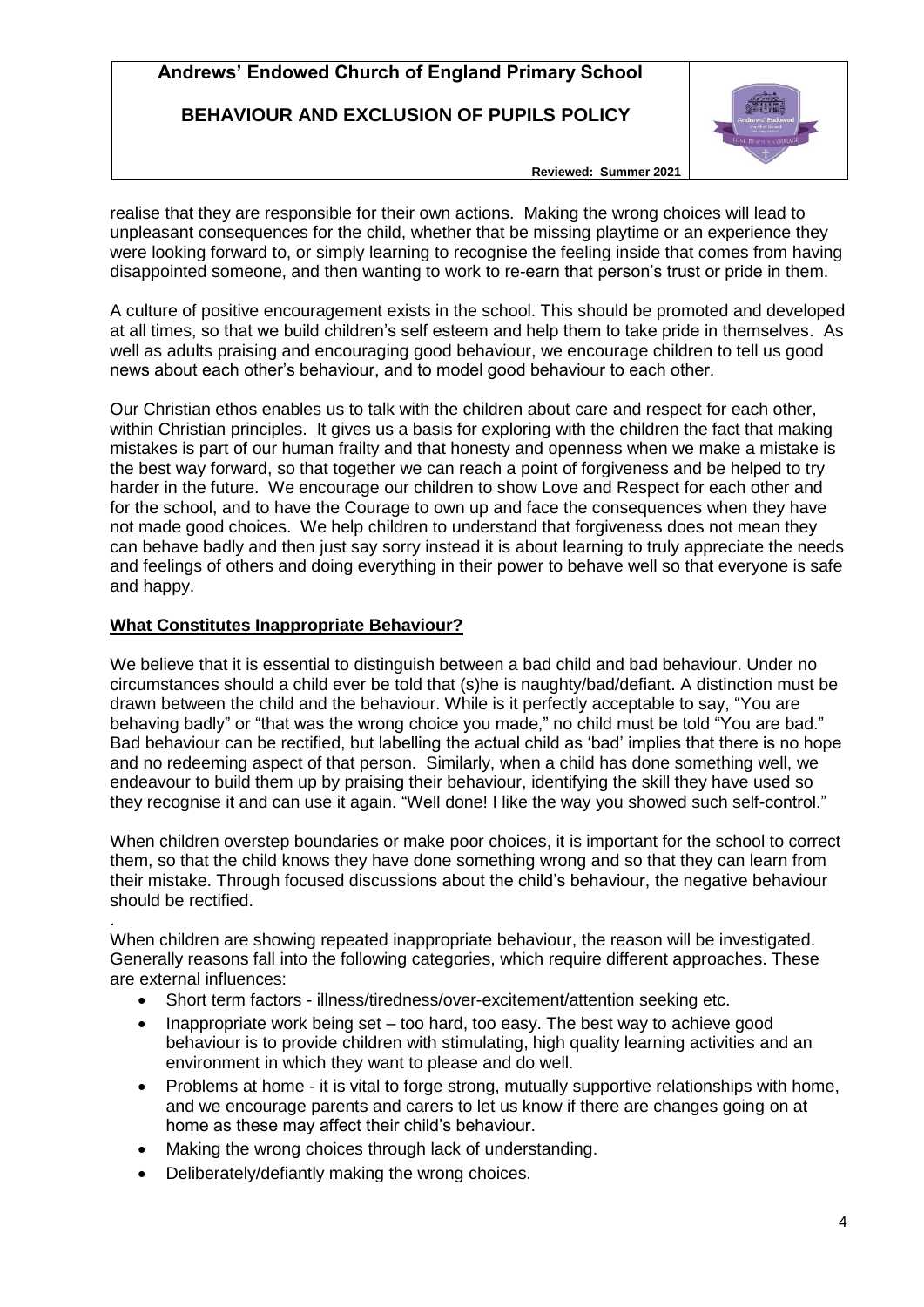# **BEHAVIOUR AND EXCLUSION OF PUPILS POLICY**



**Reviewed: Summer 2021**

If a member of staff becomes aware of an issue surrounding the child that may have a detrimental effect on them, they should discuss their concerns with their Key Stage Leader or the Head.

If the poor behaviour is because of inappropriate work being set e.g. lack of suitable differentiation/challenge/learning activities, it is important to look urgently at how to remedy this. This can be done through discussion with the Key Stage Leader, the SENCO, colleagues or the Head. In many cases, more appropriate work can solve a problem.

If the inappropriate behaviour is because of poor understanding of what constitutes a right and wrong way to behave, then more complex strategies are required. It may be necessary to involve the SENCo and/or outside agencies such as the Primary Behaviour Service to help the child to understand what is and is not acceptable behaviour. The Primary Behaviour Service always spend time working out what the behaviour is trying to communicate, working with parents and school. The involvement of parents should be sought at an early stage.

## **Continuous Inappropriate Behaviour**

We have very few children who demonstrate continuous inappropriate behaviour, but the action to be taken when events do occur is as follows:

- i. If a child disrupts a lesson, the teacher should warn the child about their behaviour, and move their name to the 'sad' side of the whiteboard to remind them of their misdemeanour. They should be given time to reflect on their behaviour and rectify it.
- ii. If a further warning is needed, a cross is recorded next to the child's name, and the child is given a yellow card signifying that they will miss 5 minutes of their playtime. The card is given to the teacher on duty, and the child stands quietly at the edge of the playground for the duration of their time. Occasionally, a red card, signifying 15 minutes of missed play, is issued, if the child has disrupted the lesson for a third time and 2 crosses have been recorded.
- iii. If further intervention is needed, the teacher should send another child or the teaching assistant to find a senior member of staff. No child is allowed to disrupt a lesson for whatever reason. The class teacher will keep a record of such incidents and will share the records with the SLT.
- iv. If the behaviour occurs on the playground during unstructured time, the staff member on duty or LSA should send for either the class teacher or a senior member of staff.
- v. If a child misbehaves at lunchtime, Lunchtime Supervisory Assistants will seek to resolve the incident using our behaviour policy. A record will be made of the incident (unless it is very readily resolved), and the child's class teacher informed at the end of lunchtime. In cases of very poor behaviour, a member of the SLT is informed and appropriate action is taken.
- vi. Teachers will hold a discussion with the child using the following questions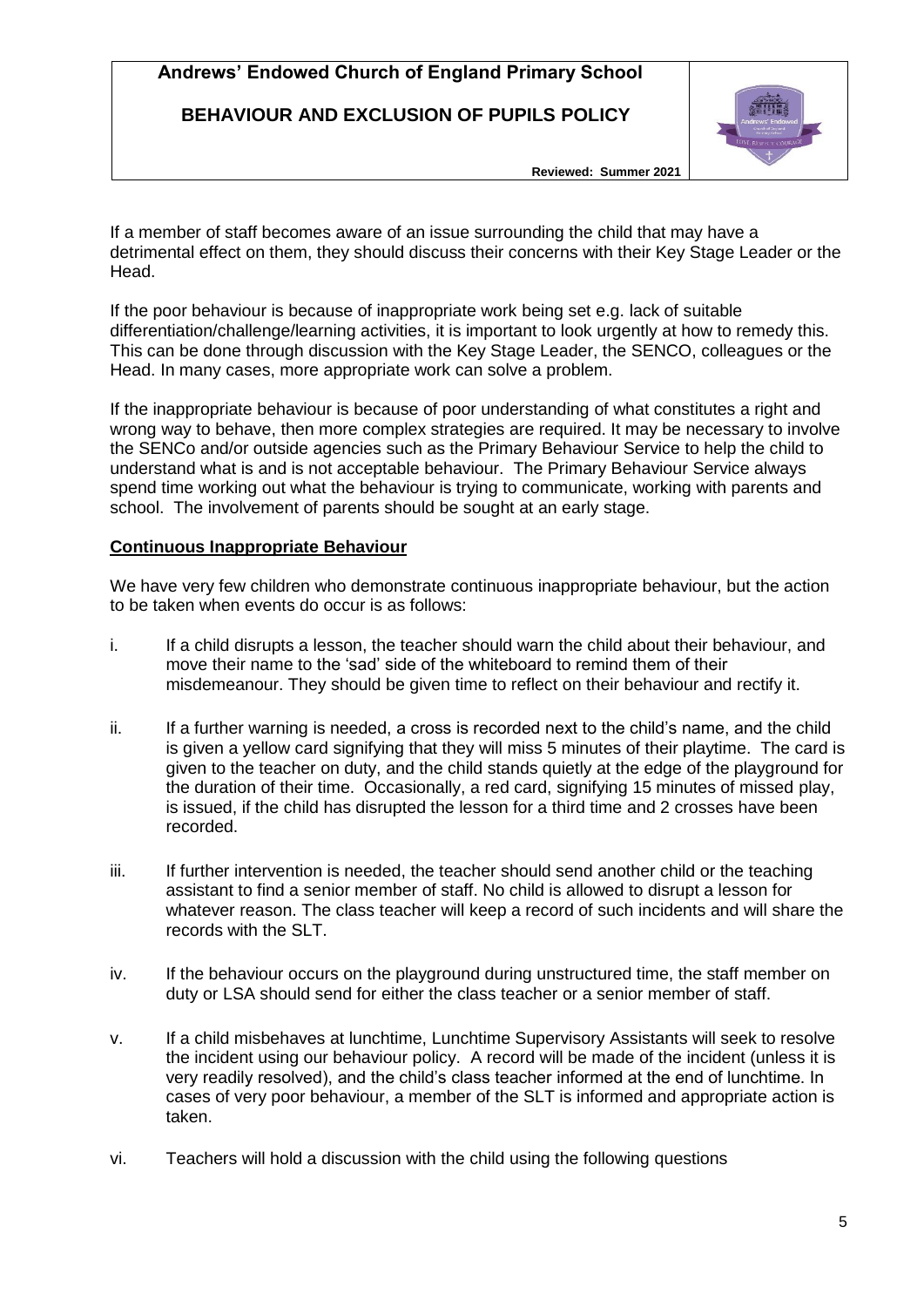# **BEHAVIOUR AND EXCLUSION OF PUPILS POLICY**



**Reviewed: Summer 2021**

- What happened?
- What were you thinking about at the time?
- What have your thoughts been since?
- Who has been directly affected by what you did?
- In what way have they been affected?
- What do you think you need to do to make things right?

When inappropriate behaviour is first noticed as becoming regular, parents and the Headteacher should be informed at a very early stage and thereafter at every stage. Parents will be notified at if their child has had to miss playtime or has needed a senior member of staff to become involved. Staff should let the Head know of any instance where they have needed to talk to parents about a child's behaviour, so that improvements can be monitored. This will also be recorded on the 'Communicating with Parents' proforma. Should the inappropriate behaviour continue, the Key Stage Leader should be directly involved. The SENCO and Head may need to become more directly involved if the problem is not resolved at this stage.

The Headteacher will consult with the class teacher/Key Stage leader/SENCo/parents (as appropriate) to agree a range of suitable options to deal with inappropriate behaviour. These may include:

- 1. Motivational charts/ stickers
- 2. Withdrawal of privileges
- 3. Separation from peers at playtime or lunchtime
- 4. Working in another class
- 5. Child being 'on report' for a period of time
- 6. Exclusion at lunchtime
- 7. Fixed term exclusion

Whilst sanctions are taking place, efforts will be made to discover the cause of the problem. This should be done through discussion with the child, other teachers, the KS leader, the SENCO, the Head and the parents.

If continued inappropriate behaviour is due to a Social, Emotional and Mental Health Difficulty (SEMH), the SENCO will be involved in target setting using an Individual Behaviour Management Plan (IBMP) to help those children who may have a specific need in behaviour.

We have a member of our support staff team who is specially trained in supporting children's behaviour and emotional wellbeing, called our ELSA (Emotional Literacy Support Advisor). It may be appropriate for the child to receive a short series of sessions with our ELSA, during which skills for improving behaviour and/or developing positive relationships with peers and adults can be directly taught.

### **Measures Taken In Extreme Cases of Inappropriate Behaviour**

The steps so far are those which will be adopted under normal circumstances when continuous inappropriate behaviour is shown. In extreme cases, other measures will come into immediate effect.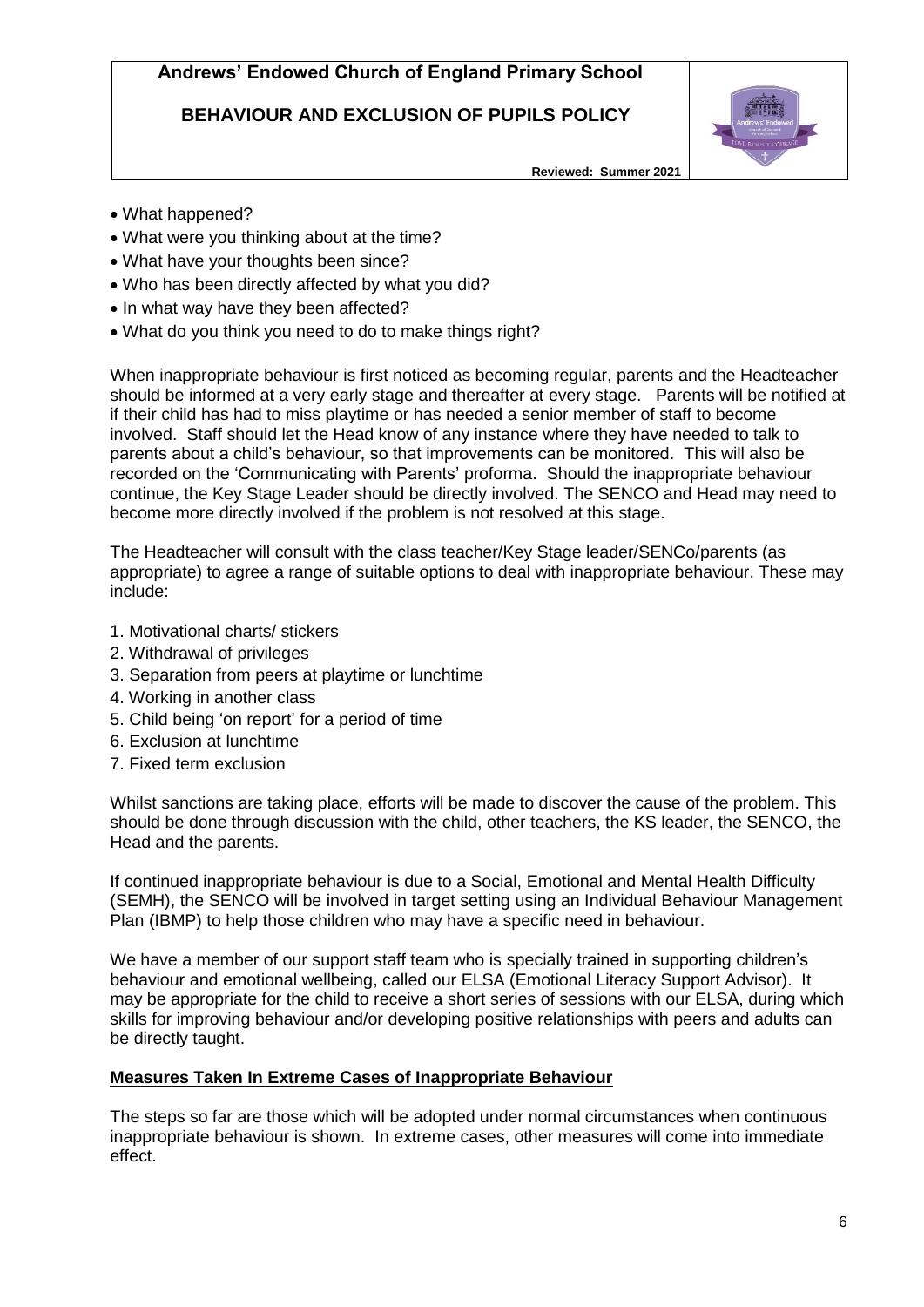**BEHAVIOUR AND EXCLUSION OF PUPILS POLICY**



**Reviewed: Summer 2021**

Where a child:

- i. deliberately harms another child or adult;
- ii. persistently refuses to obey an instruction from an adult;
- iii. destroys property;
- iv. uses offensive/aggressive language or behaviour to another child or adult;
- v. behaves in such a way as to prevent others from learning;

then sanctions will come into immediate force and parents will be contacted by telephone.

If this behaviour continues the child may be excluded from school for a set period and ultimately may be permanently excluded. These final stages are at the discretion of the Headteacher and the Governors.

### **Exclusion Policy**

In order for children to achieve their maximum academic potential in the school they must feel safe from physical and verbal aggression and disruption. If a child seriously breaches the school's behaviour policy and if the pupil remaining in school would seriously harm the education or welfare of the pupil or others in the school, the Headteacher may take the decision to exclude for a fixed period. If this decision is taken, work will be set for the pupil to complete at home.

The school follows the Hampshire Local Authority document 'Exclusions Guidance for Hampshire Schools' and works with the Inclusion team at the Local Authority to ensure that correct procedures are strictly adhered to and mandatory reporting requirements are met.

The Local Authority's policy complies with DFE exclusion guidance for schools: "Exclusion from Maintained Schools, Academies and Pupil Referral Units in England" (Sept 2017) or its successor guidance, and the school receives regular updates to ensure its procedures are fully compliant.

The Full Governing Body will appoint annually an Exclusion Committee of at least three governors who will carry out the Governor duties as laid down by the Department of Education and will consider their Terms of Reference to be as the governor responsibilities as set out in the above document.

## **Use of Physical Intervention**

Staff should not use physical force of any kind when dealing with poor or bad behaviour. A few exceptions do exist however under Section 550A of the Education Act 1996. Full details of this can be found in our Restrictive Physical Intervention Policy, including where and when it can be used, together with mandatory reporting requirements after any such event. This policy is a Local Authority policy for use in all Hampshire schools.

In summary, reasonable force *may* be used by authorised staff "to prevent a pupil from doing or continuing to do, any of the following":

 Committing a criminal offence (including behaving in a way that would be an offence if the pupil were not under the age of criminal responsibility).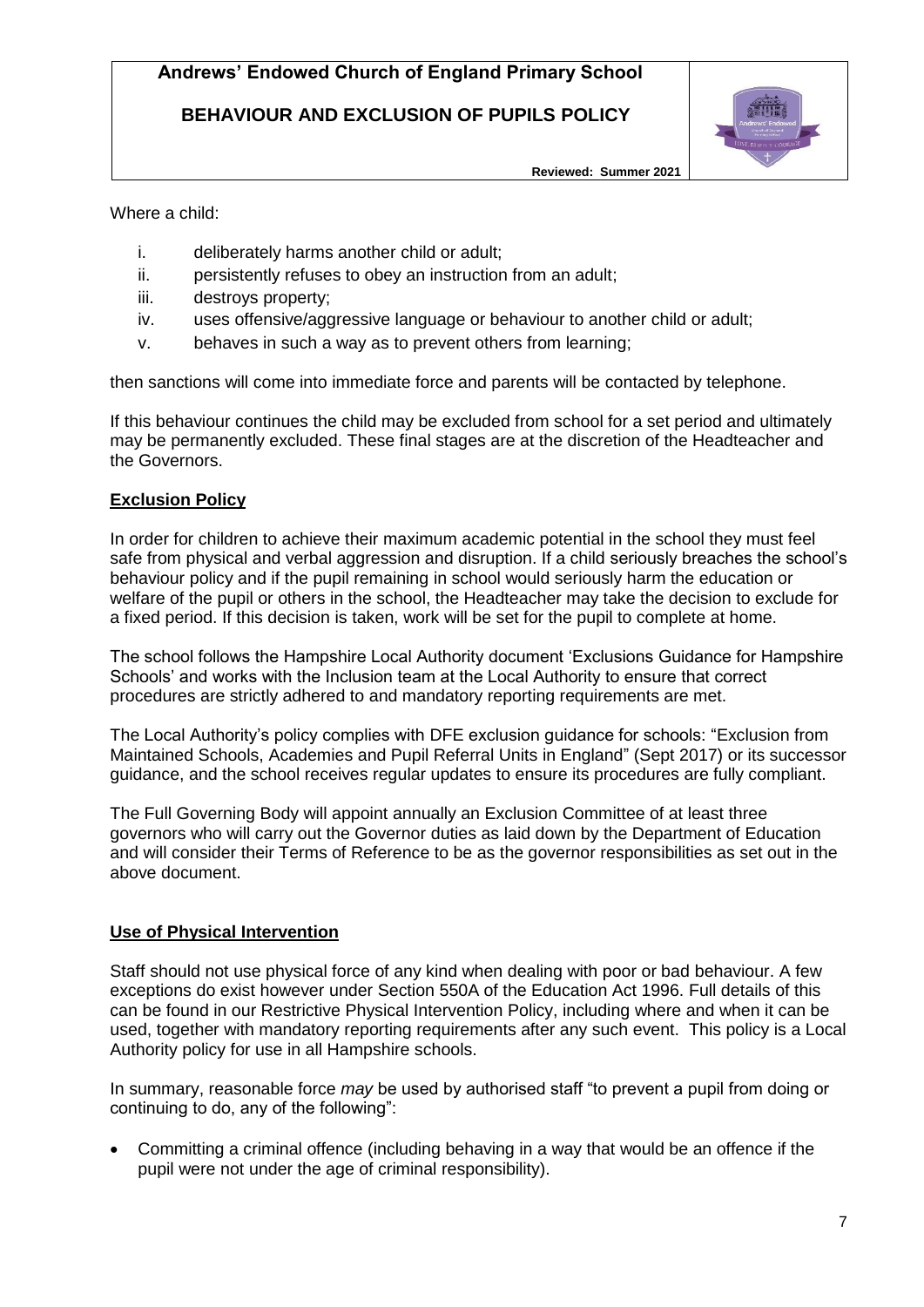**BEHAVIOUR AND EXCLUSION OF PUPILS POLICY**



**Reviewed: Summer 2021**

- Injuring themselves or others.
- Causing damage to property (including the pupil's own property).
- Engaging in any behaviour prejudicial to maintaining good order and discipline at the school or among any of its pupils, whether that behaviour occurs in a classroom during a teaching session or elsewhere.

However these do not cover anything that could be described as constituting the giving of corporal punishment.

The authorised members of staff in this school are the teachers, SENCO, the learning support and special needs assistants, office staff and the lunchtime supervisory assistants.

## **Control Box**

| <b>Version</b>                                                                                                                                        | 4           | Date/Effective from   | <b>June 2021</b> |  |
|-------------------------------------------------------------------------------------------------------------------------------------------------------|-------------|-----------------------|------------------|--|
| <b>Author</b>                                                                                                                                         | Maria Lloyd | <b>Review Date</b>    | <b>June 2022</b> |  |
|                                                                                                                                                       |             | <b>Responsibility</b> | Governing Body   |  |
| <b>Associated Policies, Documents, Agencies:</b>                                                                                                      |             |                       |                  |  |
| <b>Anti-Bullying Policy</b><br><b>Restrictive Physical Intervention Policy.</b>                                                                       |             |                       |                  |  |
| Copies of these policies can be found on the school website or can be provided on request<br>at the School Office.                                    |             |                       |                  |  |
| Legislative links<br>• Education Act 2011<br>• School Standards and Framework Act 1998<br>• Education and Inspections Act 2006<br>• Equality Act 2010 |             |                       |                  |  |